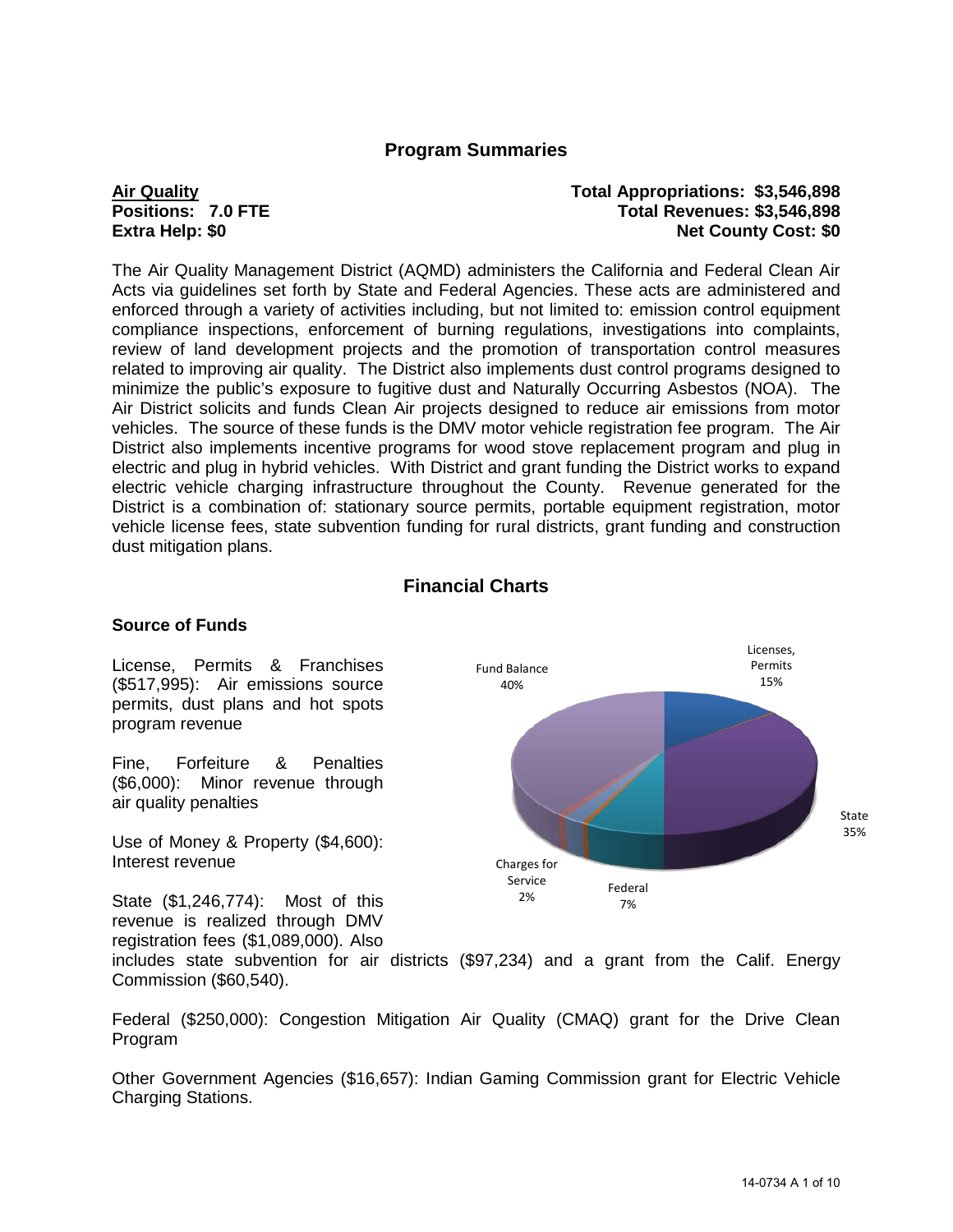Charges for Service and Miscellaneous Revenue (\$97,455): Includes fees for source testing (\$1,000), interfund charges to other departments for permit fees (\$15,462) revenue from TRPA for woodstove program (\$53,770), and the portable equipment registration program (\$27,223).

Use of Fund Balance (\$1,407,417)

### **Use of Funds**

Salaries & Benefits (\$860,018): Primarily comprised of salaries (\$560,228), health insurance (\$133,393), and retirement (\$105,474).

Services & Supplies (\$1,386,878): Major expenses in this category include expenses for the Drive Clean Incentive program (\$420,000); 50 Corridor TMA project (\$15,000); the Coloma Shuttle



(\$139,200) and the EDC Chamber of Commerce (\$80,421); support for the Chimney Smoke Reduction program through wood stove incentives (\$193,939); support for the City of Placerville PEV stations (\$180,960); costs of the El Dorado Transit Fair shuttle (\$61,137); EV charging station installation throughout the County (\$192,107); rent and lease of vehicles and fuel costs (\$25,000), and costs of program operation (\$73,214).

Other Charges and Intrafund Transfers (\$1,307,316): Contributions to non-county governmental agencies comprised primarily of pass through funds for DMV projects (\$1,091,987); allocation of administrative charges from the CDA Administration and Finance Division (\$104,085); Interfund charges for services between fund types which includes County cost-applied charges, Fleet charges, County Counsel charges (\$24,644); and Interfund Abatements for AQMD charges to CSA #10 (-\$7,314).

### **Staffing Trend**

Air Quality Management District's staffing has remained constant since its separation from the Environmental Management Department in FY 2010-11.

## **Chief Administrative Office Comments**

AQMD is a special revenue fund with no County General Fund support.

The Recommended Budget represents an overall decrease of \$750,604 or 18% in revenues and appropriations when compared to the FY 2013-14 approved budget. The decrease in revenues is primarily related to a decreased use of fund balance of \$1.3M. This decrease is offset with increased State and Federal revenues related to the \$250K Federal CMAQ funding and increased DMV registration fees and the California Energy Commission grant. The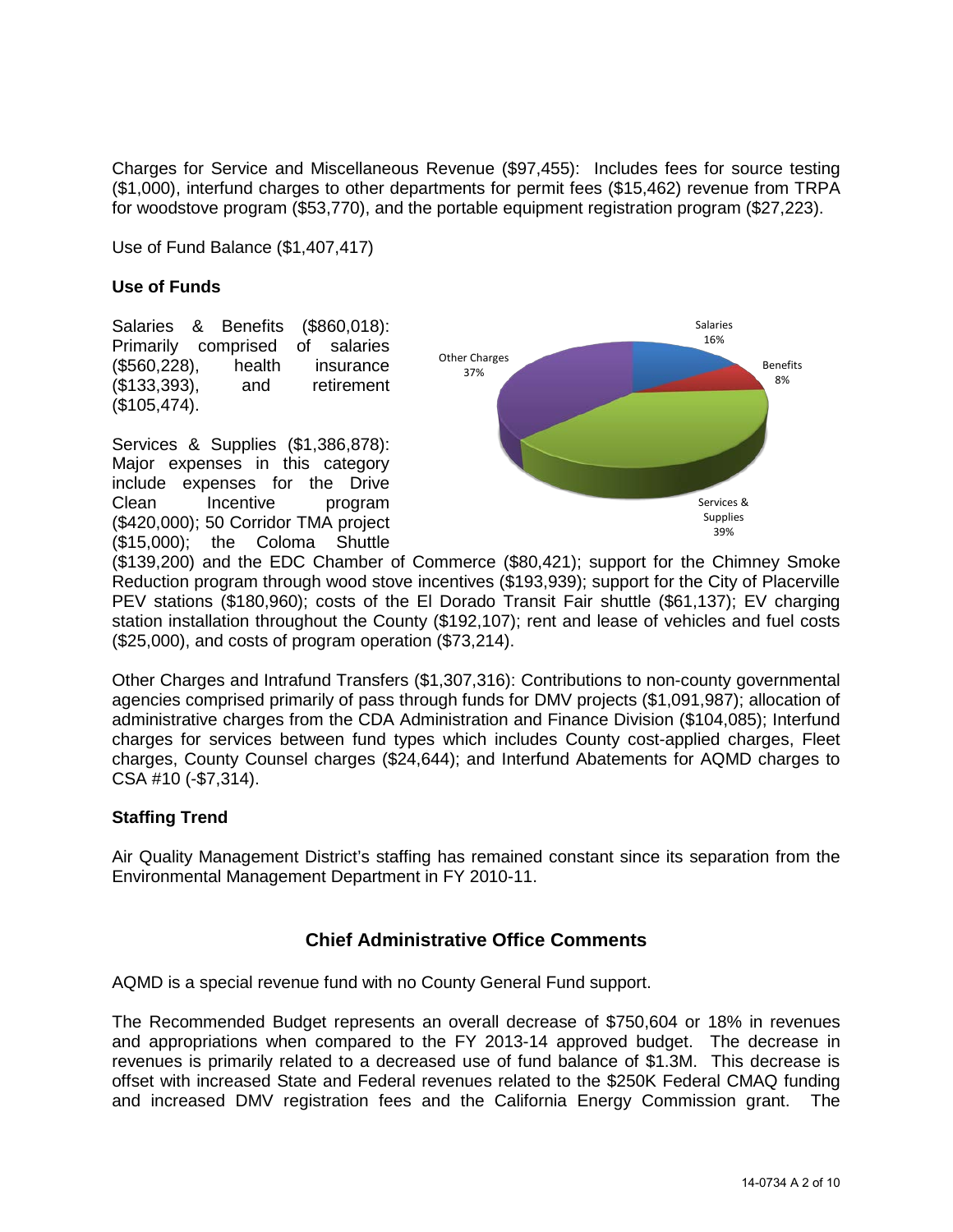decrease in appropriations is primarily related to a \$1.3M decrease in designations for reserves offset with increased appropriations related to an increase in payments to residents for the wood stove incentives program, the addition of the Drive Clean incentive program, and installation of electric charging stations around the county. The Department is not requesting any changes to staffing.

|                                   | 2013-14           | 2014-15        | 2014-15 |           |
|-----------------------------------|-------------------|----------------|---------|-----------|
| <b>Classification Title</b>       | Adjusted          | <b>Dept</b>    | CAO     | Diff from |
|                                   | <b>Allocation</b> | <b>Request</b> | Recm'd  | Adjusted  |
| Air Pollution Control Officer     | 1.00              | 1.00           | 1.00    |           |
|                                   |                   |                |         |           |
| <b>Air Quality Engineer</b>       | 2.00              | 2.00           | 2.00    |           |
| <b>Air Quality Specialist II</b>  | 2.00              | 2.00           | 2.00    |           |
| Development Aide                  | 1.00              | 1.00           | 1.00    |           |
| <b>Sr. Air Quality Specialist</b> | 1.00              | 1.00           | 1.00    |           |
| <b>Department Total</b>           | 7.00              | 7.00           | 7.00    |           |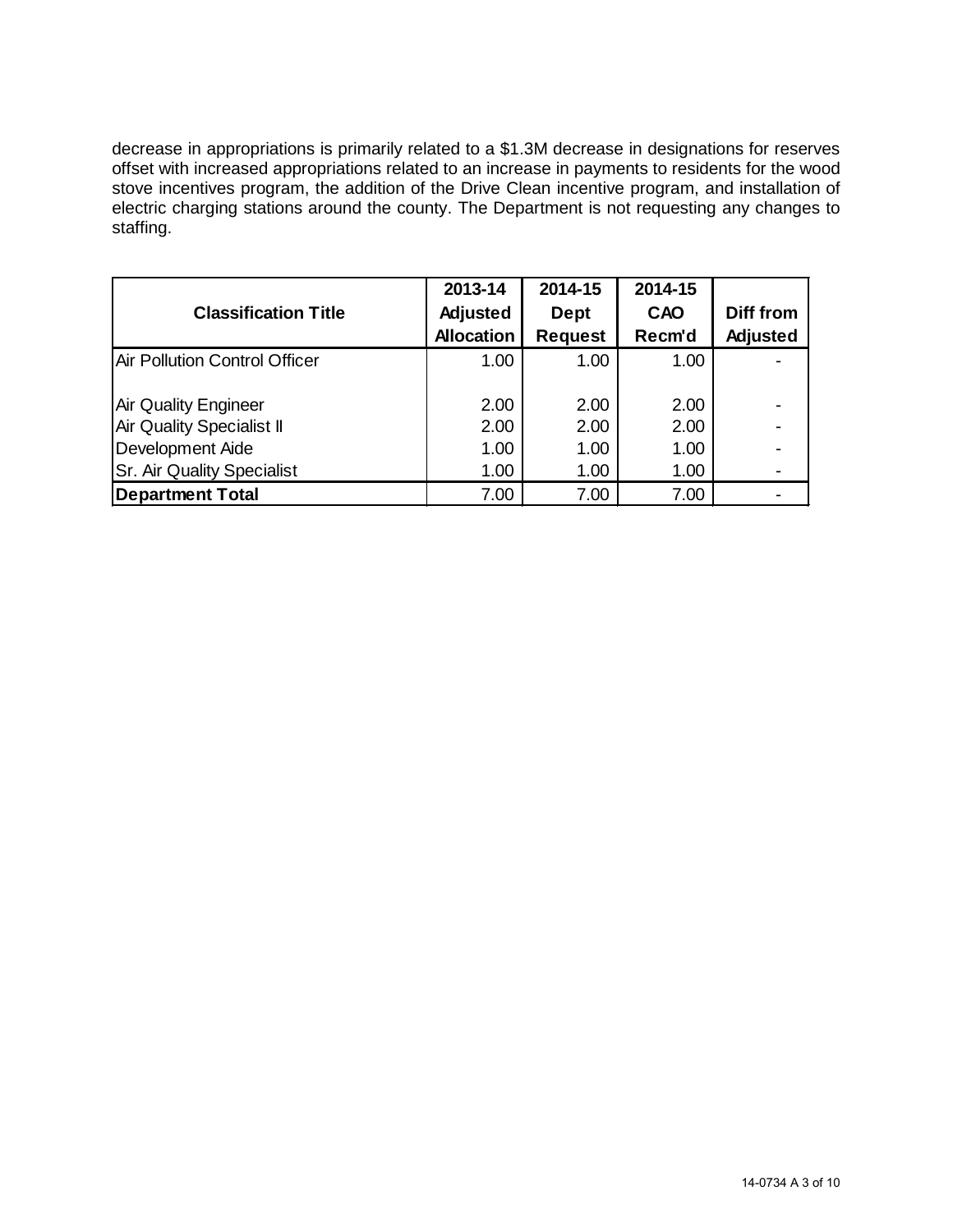# **Air Quality Management District**

## **Rule Development and Regulatory Compliance**

0.3 APCO 0.4 AQ Engineer 0.5 AQ Specialist I/II/III 0.4 Development Aide

### **Permitting**

0.2 APCO 1.3.0 AQ Engineer 0.3 Development Aide

### **Stationary Source Inspections**

1.5 AQ Specialist I/II/III

## **Burning Regulation & Complaints**

0.2 APCO 0.5 AQ Specialist I/II/III 0.2 Development Aide

## **Grant Oversight**

0.3 APCO 0.3 AQ Engineer 0.5 AQ Specialist I/II/III 0.1 Development Aide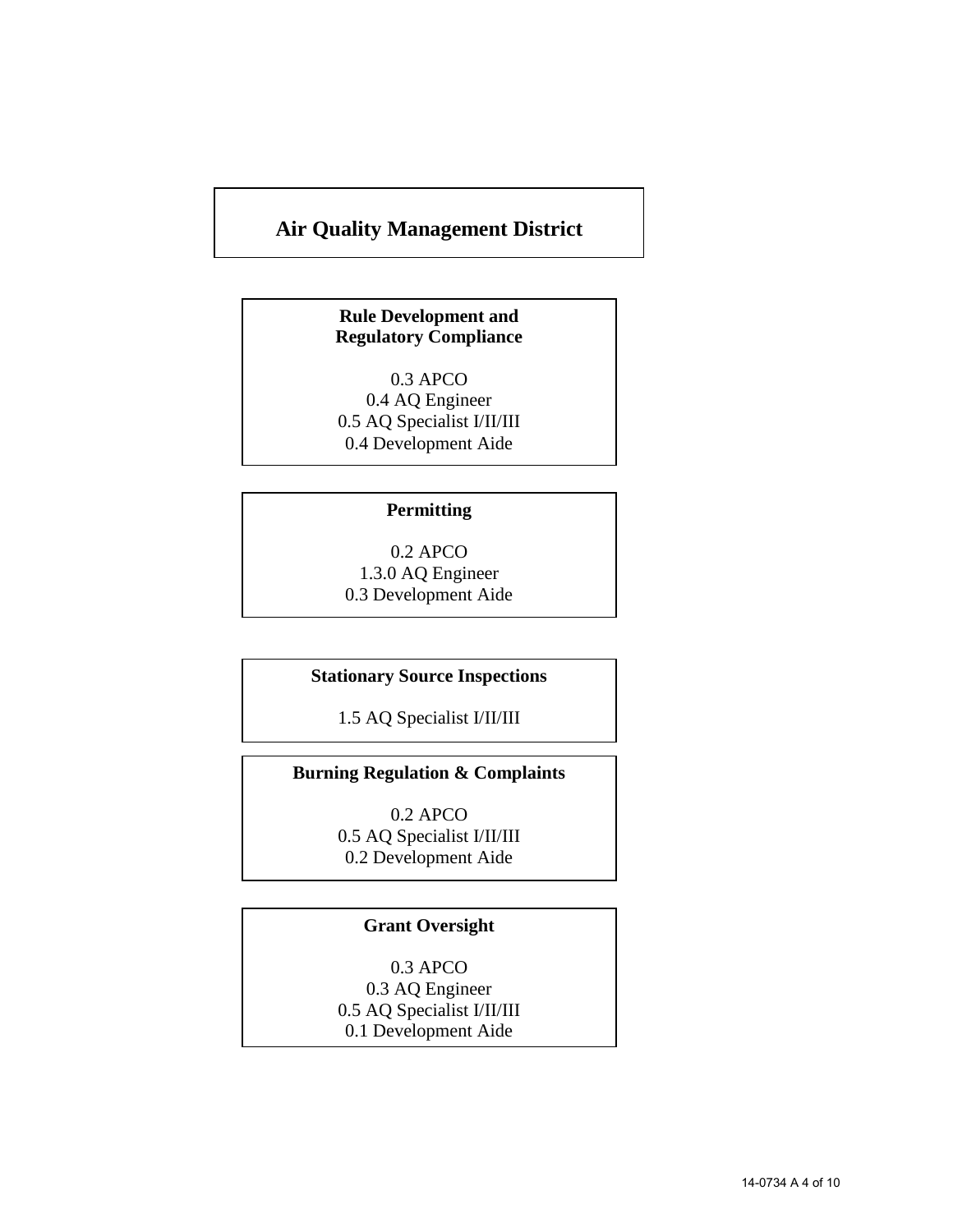#### \*\*\* EL DORADO COUNTY SYSTEMWIDE REPORTWRITER \*\*\* TIME: 23:00<br>PROPOSED BUDGET ANALYSIS DATE :04/30/2014 PROPOSED BUDGET ANALYSIS PAGE: 160 BY DEPARTMENT DEPT: 43

DEPARTMENT:43 AIR QUALITY CONTROL DISTRICT FUND TYPE :12 SPECIAL REVENUE: BOS GOVERNED DISTRICTS TYPE :R REVENUE CLASS :02 REV: LICENSE, PERMIT, & FRANCHISES

| <b>SUB</b><br>OBJ | SUB OBJECT TITLE                                                                                              | CURR YR<br>APPROVED<br><b>BUDGET</b>  | <b>BASELINE</b><br>STAFF COST | <b>CURRENT</b><br>SRVC &<br>STAFF CHG | TOTAL<br>INCREMENT | DEPT<br>FINAL<br>REOUEST            | TOTAL<br>CAO<br>CHANGES | CAO<br>RECOMMEND<br><b>BUDGET</b>   | <b>DIFFERENCE</b>                        |
|-------------------|---------------------------------------------------------------------------------------------------------------|---------------------------------------|-------------------------------|---------------------------------------|--------------------|-------------------------------------|-------------------------|-------------------------------------|------------------------------------------|
|                   | 0220 PERMIT: CONSTRUCTION<br>0260 OTHER LICENSE & PERM<br>0271 PERMIT: HOT SPOTS<br>0276 PERMIT: FUGITIVE DUS | 18,000<br>381,181<br>10,000<br>40,000 |                               | 9,716<br>437,955<br>8,800<br>61,524   |                    | 9,716<br>437,955<br>8,800<br>61,524 |                         | 9,716<br>437,955<br>8,800<br>61,524 | $-8,284$<br>56,774<br>$-1,200$<br>21,524 |
|                   | CLASS 02 SUBTOTAL                                                                                             | 449,181                               |                               | 517,995                               |                    | 517,995                             |                         | 517,995                             | 68,814                                   |
| CLASS             | : 03                                                                                                          | REV: FINE, FORFEITURE & PENALTIES     |                               |                                       |                    |                                     |                         |                                     |                                          |
|                   | 0340 PENALTY: AIR OUALITY                                                                                     | 2,500                                 |                               | 6,000                                 |                    | 6,000                               |                         | 6,000                               | 3,500                                    |
|                   | CLASS 03 SUBTOTAL                                                                                             | 2,500                                 |                               | 6,000                                 |                    | 6.000                               |                         | 6.000                               | 3,500                                    |
| CLASS             | : 04                                                                                                          | REV: USE OF MONEY & PROPERTY          |                               |                                       |                    |                                     |                         |                                     |                                          |
|                   | 0400 REV: INTEREST                                                                                            | 3,000                                 |                               | 4,600                                 |                    | 4,600                               |                         | 4,600                               | 1,600                                    |
|                   | CLASS 04 SUBTOTAL                                                                                             | 3,000                                 |                               | 4,600                                 |                    | 4,600                               |                         | 4,600                               | 1,600                                    |
| CLASS             | :05<br>REV: STATE                                                                                             | INTERGOVERNMENTAL                     |                               |                                       |                    |                                     |                         |                                     |                                          |
|                   | 0541 ST: AIR QUALITY SURC<br>0880 ST: OTHER                                                                   | 980,000<br>90,160                     |                               | 1,089,000<br>157,774                  |                    | 1,089,000<br>157,774                |                         | 1,089,000<br>157,774                | 109,000<br>67,614                        |
|                   | CLASS 05 SUBTOTAL                                                                                             | 1,070,160                             |                               | 1,246,774                             |                    | 1,246,774                           |                         | 1,246,774                           | 176,614                                  |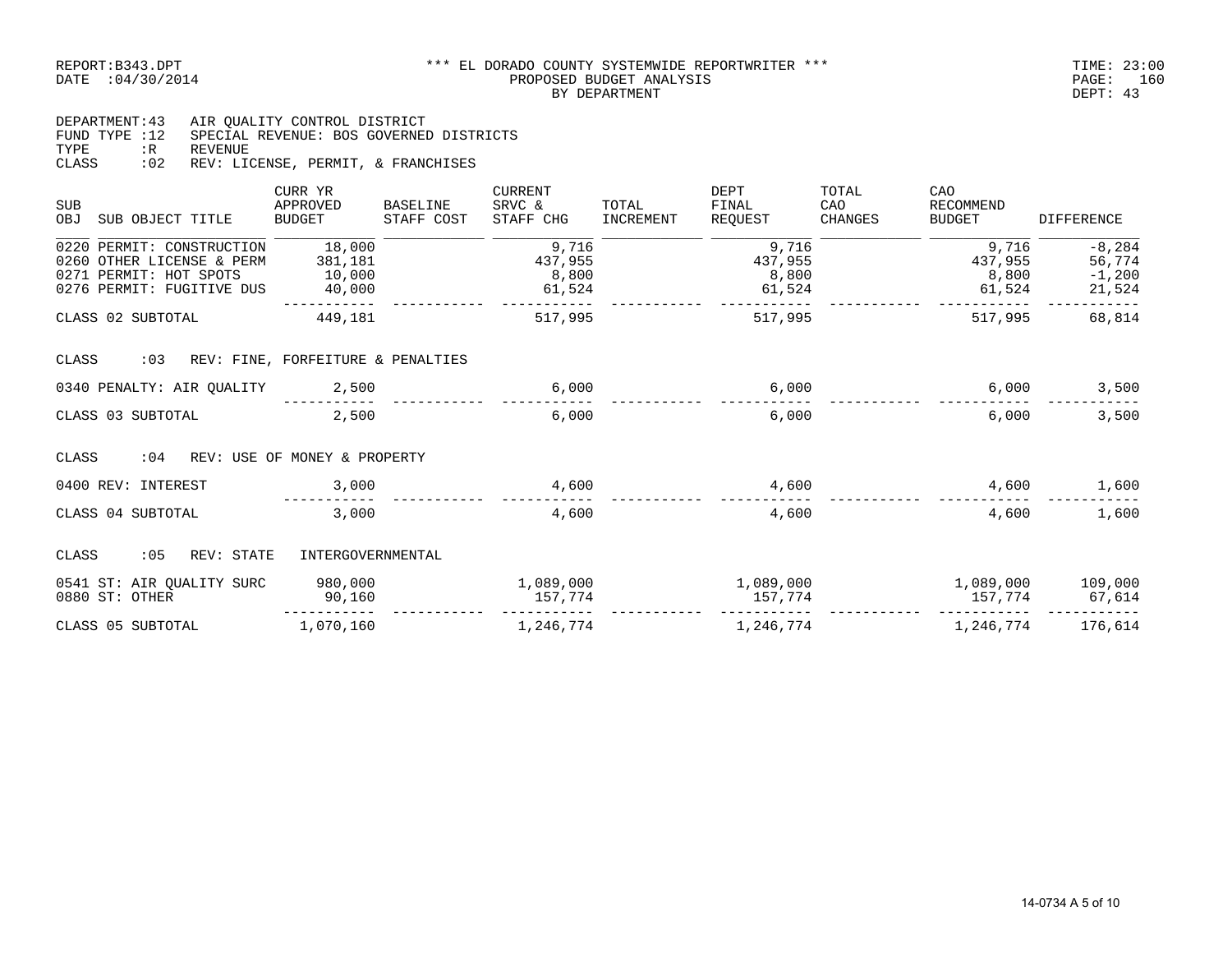| DEPARTMENT: 43 |     | AIR OUALITY CONTROL DISTRICT            |
|----------------|-----|-----------------------------------------|
| FIND TYPE :12  |     | SPECIAL REVENUE: BOS GOVERNED DISTRICTS |
| TYPF.          | : R | REVENUE                                 |
| <b>CLASS</b>   | :10 | REV: FEDERAL INTERGOVERNMENTAL          |
|                |     |                                         |

| <b>SUB</b><br><b>OBJ</b><br>SUB OBJECT TITLE           | CURR YR<br>APPROVED<br><b>BUDGET</b> | BASELINE<br>STAFF COST | <b>CURRENT</b><br>SRVC &<br>STAFF CHG | TOTAL<br>INCREMENT | DEPT<br>FINAL<br>REOUEST | TOTAL<br>CAO<br>CHANGES | CAO<br>RECOMMEND<br><b>BUDGET</b> | <b>DIFFERENCE</b>  |
|--------------------------------------------------------|--------------------------------------|------------------------|---------------------------------------|--------------------|--------------------------|-------------------------|-----------------------------------|--------------------|
| 1056 FED: CMAQ<br>- CONGEST                            |                                      |                        | 250,000                               |                    | 250,000                  |                         | 250,000                           | 250,000            |
| CLASS 10 SUBTOTAL                                      |                                      |                        | 250,000                               |                    | 250,000                  |                         | 250,000                           | 250,000            |
| :12<br>CLASS                                           | REV: OTHER GOVERNMENTAL AGENCIES     |                        |                                       |                    |                          |                         |                                   |                    |
| 1208 REV: INDIAN GAMING L                              |                                      |                        | 16,657                                |                    | 16,657                   |                         | 16,657                            | 16,657             |
| CLASS 12 SUBTOTAL                                      |                                      |                        | 16,657                                |                    | 16,657                   |                         | 16,657                            | 16,657             |
| : 13<br>CLASS                                          | REV: CHARGE FOR SERVICES             |                        |                                       |                    |                          |                         |                                   |                    |
| 1740 CHARGES FOR SERVICES<br>1768 TRPA - TAHOE REGIONA | 2,000                                |                        | 1,000<br>53,770                       |                    | 1,000<br>53,770          |                         | 1,000<br>53,770                   | $-1,000$<br>53,770 |
| 1800 INTERFND REV: SERVIC                              | 11,754                               |                        | 15,462                                |                    | 15,462                   |                         | 15,462                            | 3,708              |
| CLASS 13 SUBTOTAL                                      | 13,754                               |                        | 70,232                                |                    | 70,232                   |                         | 70,232                            | 56,478             |
| :19<br>CLASS<br>REV: MISCELLANEOUS                     |                                      |                        |                                       |                    |                          |                         |                                   |                    |
| 1940 MISC: REVENUE                                     | 25,000                               |                        | 27,223                                |                    | 27,223                   |                         | 27,223                            | 2,223              |
| CLASS 19 SUBTOTAL                                      | 25,000                               |                        | 27,223                                |                    | 27,223                   |                         | 27,223                            | 2,223              |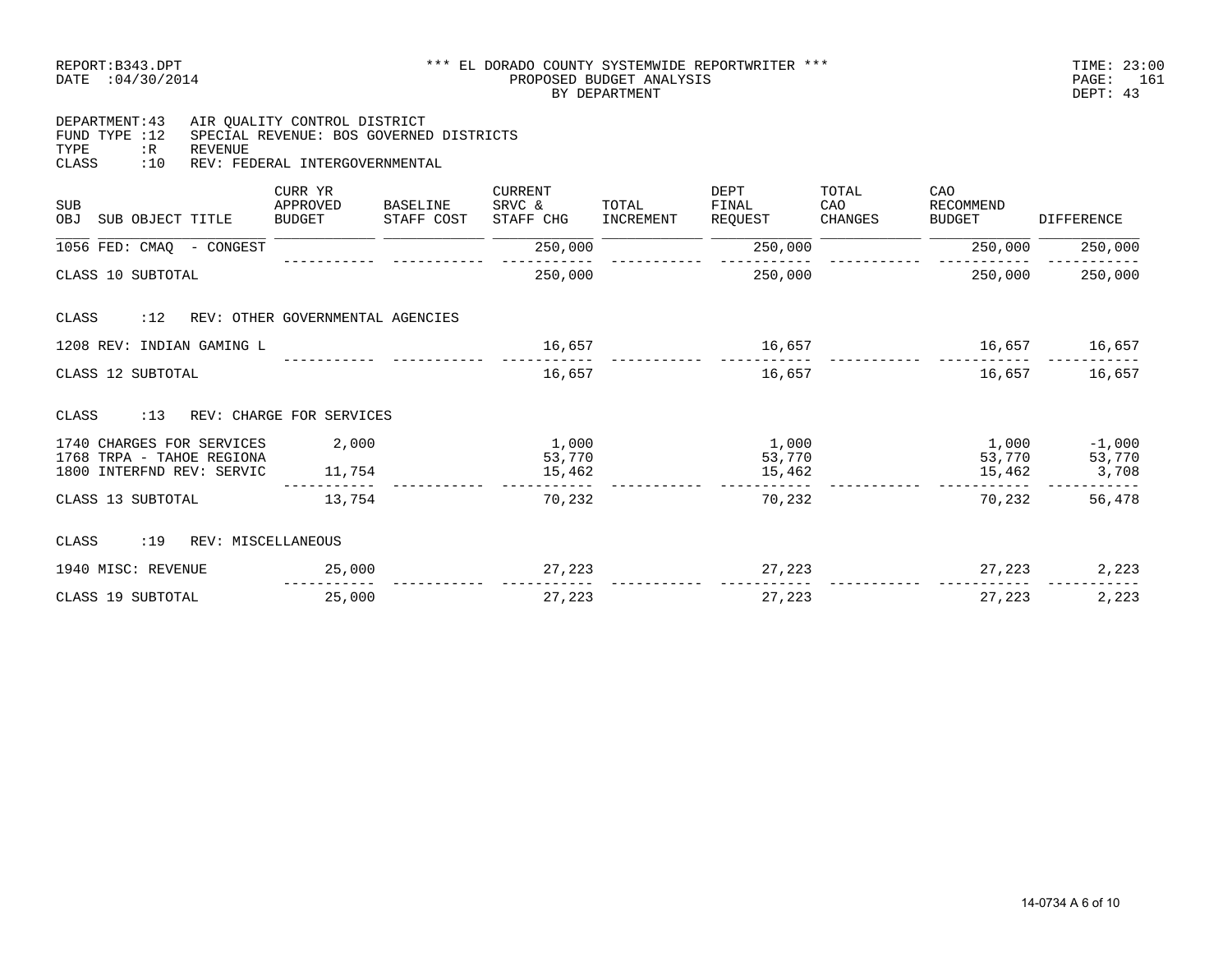DEPARTMENT:43 AIR QUALITY CONTROL DISTRICT FUND TYPE :12 SPECIAL REVENUE: BOS GOVERNED DISTRICTS TYPE :R REVENUE CLASS :22 FUND BALANCE

| SUB<br>OBJ<br>SUB OBJECT TITLE              | CURR YR<br>APPROVED<br>BUDGET | <b>BASELINE</b><br>STAFF COST | CURRENT<br>SRVC &<br>STAFF CHG | TOTAL<br>INCREMENT | DEPT<br>FINAL<br>REOUEST | TOTAL<br>CAO<br><b>CHANGES</b> | CAO<br>RECOMMEND<br><b>BUDGET</b> | DIFFERENCE              |
|---------------------------------------------|-------------------------------|-------------------------------|--------------------------------|--------------------|--------------------------|--------------------------------|-----------------------------------|-------------------------|
| 0001 FUND BALANCE<br>0003 FROM DESIGNATIONS | 2,733,907                     |                               | 1,088,699<br>318,718           |                    | 1,088,699<br>318,718     |                                | 1,088,699<br>318,718              | $-1,645,208$<br>318,718 |
| CLASS 22 SUBTOTAL                           | 2,733,907                     |                               | 1,407,417                      |                    | 1,407,417                |                                | 1,407,417                         | $-1,326,490$            |
| TYPE R SUBTOTAL                             | 4,297,502                     |                               | 3,546,898                      |                    | 3,546,898                |                                | 3,546,898                         | -750,604                |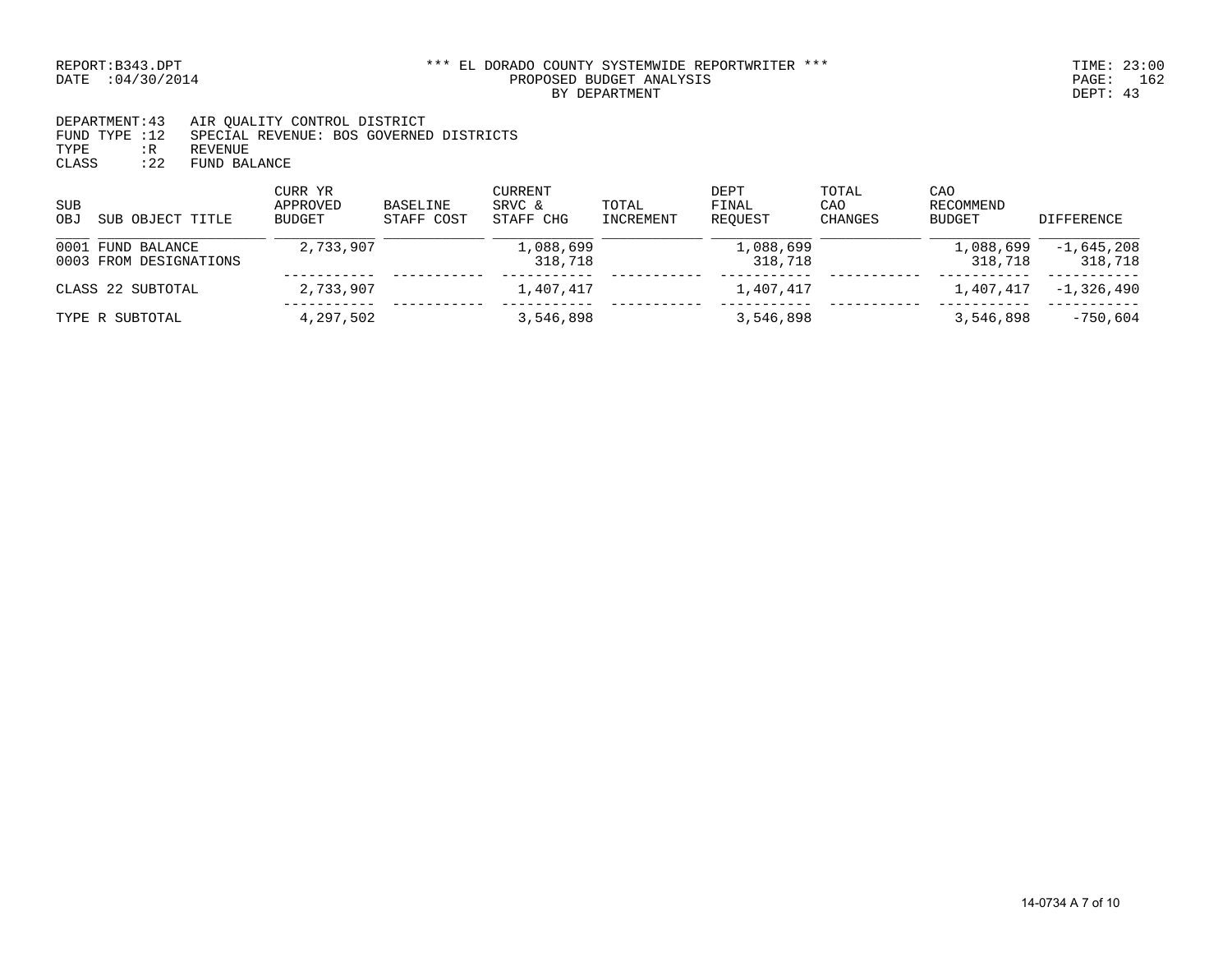4502 EDUCATIONAL MATERIAL

#### REPORT:B343.DPT \*\*\* EL DORADO COUNTY SYSTEMWIDE REPORTWRITER \*\*\* TIME: 23:00 PROPOSED BUDGET ANALYSIS FROPOSED BUDGET ANALYSIS FROPOSED BUDGET ANALYSIS BY DEPARTMENT DEPT: 43

DEPARTMENT:43 AIR QUALITY CONTROL DISTRICT FUND TYPE :12 SPECIAL REVENUE: BOS GOVERNED DISTRICTS<br>TYPE :X EXPENDITURE : X EXPENDITURE CLASS :30 SALARY & EMPLOYEE BENEFITS

| <b>SUB</b>                     | CURR YR<br>APPROVED | <b>BASELINE</b>  | <b>CURRENT</b><br>SRVC & | TOTAL     | DEPT<br>FINAL       | TOTAL<br>CAO   | CAO<br>RECOMMEND    |                   |
|--------------------------------|---------------------|------------------|--------------------------|-----------|---------------------|----------------|---------------------|-------------------|
| <b>OBJ</b><br>SUB OBJECT TITLE | BUDGET              | STAFF COST       | STAFF CHG                | INCREMENT | REOUEST             | <b>CHANGES</b> | <b>BUDGET</b>       | <b>DIFFERENCE</b> |
| 3000 PERMANENT EMPLOYEES       | 495,218             | 560,228          |                          |           | 560,228             |                | 560,228             | 65,010            |
| 3001 TEMPORARY EMPLOYEES       | 10,000              |                  |                          |           |                     |                |                     | $-10,000$         |
| 3002 OVERTIME                  | 3,000               |                  | 6,000                    |           | 6,000               |                | 6,000               | 3,000             |
| 3003 STANDBY PAY               | 9,300               |                  | 9,300                    |           | 9,300               |                | 9,300               |                   |
| 3004 OTHER COMPENSATION        | 8,500               |                  | 7,860                    |           | 7,860               |                | 7,860               | $-640$            |
| 3020 RETIREMENT                | 92,521              | 105,474          |                          |           | 105,474             |                | 105,474             | 12,953            |
| 3022 MEDI CARE                 | 7,181               | 8,109            |                          |           | 8,109               |                | 8,109               | 928               |
| 3040 HEALTH INSURANCE          | 124,526             | 140,050          | $-6,657$                 |           | 133,393             |                | 133,393             | 8,867             |
| 3041 UNEMPLOYMENT INSURAN      | 980                 |                  |                          |           |                     |                |                     | $-980$            |
| 3042 LONG TERM DISABILITY      | 1,783               | 1,398            |                          |           | 1,398               |                | 1,398               | $-385$            |
| 3043 DEFERRED COMPENSATIO      | 3,023               | 3,414            |                          |           | 3,414               |                | 3,414               | 391               |
| 3046 RETIREE HEALTH: DEFI      | 7,780               |                  | 6,838                    |           | 6,838               |                |                     | $-942$            |
| 3060 WORKERS' COMPENSATIO      | 1,455               |                  | 18,004                   |           | ں دہ , o<br>004, 18 |                | $6,838$<br>$18,004$ | 16,549            |
| 3080 FLEXIBLE BENEFITS         | ----------          | 6,000<br>$6,000$ | $-6,000$                 |           |                     |                |                     | $-6,000$          |
| CLASS 30 SUBTOTAL              | 771,267             | 824,673          | 35, 345                  |           | 860,018             |                | 860,018             | 88,751            |
| :40<br>CLASS                   | SERVICE & SUPPLIES  |                  |                          |           |                     |                |                     |                   |
| 4020 CLOTHING & PERSONAL       |                     |                  | 300                      |           | 300                 |                | 300                 | 300               |
| 4040 TELEPHONE COMPANY VE      | 1,200               |                  | 300                      |           | 300                 |                | 300                 | $-900$            |
| 4041 COUNTY PASS THRU TEL      | 500                 |                  | 300                      |           | 300                 |                | 300                 | $-200$            |
| 4080 HOUSEHOLD EXPENSE         | 150                 |                  | 150                      |           | 150                 |                | 150                 |                   |
| 4100 INSURANCE: PREMIUM        | 6,000               |                  | 3,672                    |           | 3,672               |                | 3,672               | $-2,328$          |
| 4160 VEH MAINT: SERVICE C      | 11,000              |                  |                          |           |                     |                |                     | $-11,000$         |
| 4220 MEMBERSHIPS               | 1,350               |                  | 350                      |           | 350                 |                | 350                 | $-1,000$          |
| 4221 MEMBERSHIPS: LEGISLA      |                     |                  | 900                      |           | 900                 |                | 900                 | 900               |
| 4260 OFFICE EXPENSE            | 2,500               |                  | 2,500                    |           | 2,500               |                | 2,500               |                   |
| 4261 POSTAGE                   | 3,375               |                  | 6,000                    |           | 6,000               |                | 6,000               | 2,625             |
| 4262 SOFTWARE                  | 2,974               |                  | 1,000                    |           | 1,000               |                | 1,000               | $-1,974$          |
| 4263 SUBSCRIPTION / NEWSP      | 100                 |                  | 105                      |           | 105                 |                | 105                 | 5                 |
| 4264 BOOKS / MANUALS           | 300                 |                  | 300                      |           | 300                 |                | 300                 |                   |
| 4266 PRINTING / DUPLICATI      | 3,000               |                  | 5,000                    |           | 5,000               |                | 5,000               | 2,000             |
| 4300 PROFESSIONAL & SPECI      | 90,000              |                  | 426,728                  |           | 426,728             |                | 426,728             | 336,728           |
| 4324 MEDICAL, DENTAL, LAB &    | 3,000               |                  | 1,000                    |           | 1,000               |                | 1,000               | $-2,000$          |
| 4337 OTHER GOVERNMENTAL A      | 149,807             |                  | 245,177                  |           | 245,177             |                | 245,177             | 95,370            |
| 4400 PUBLICATION & LEGAL       | 1,000               |                  | 14,000                   |           | 14,000              |                | 14,000              | 13,000            |
| 4420 RENT & LEASE: EQUIPM      | 5,234               |                  | 5,500                    |           | 5,500               |                | 5,500               | 266               |
| 4461 EQUIP: MINOR              | 600                 |                  | 2,125                    |           | 2,125               |                | 2,125               | 1,525             |
| 4500 SPECIAL DEPT EXPENSE      | 61,500              |                  | 629,401                  |           | 629,401             |                | 629,401             | 567,901           |
| 4501 SPECIAL PROJECTS          |                     |                  |                          | 5,900     | 5,900               |                | 5,900               | 5,900             |

4501 SPECIAL PROJECTS 5,900 5,900 5,900 5,900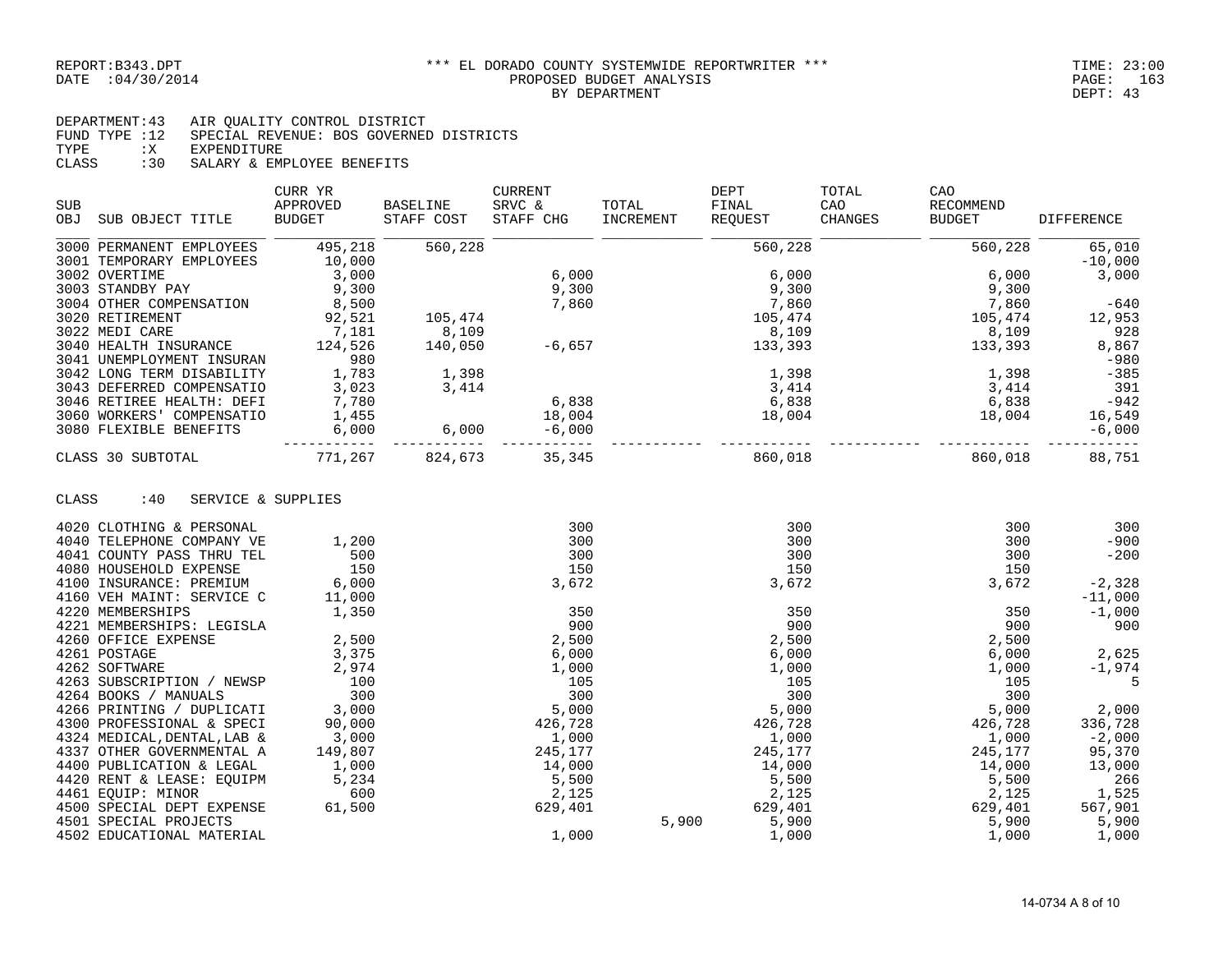DEPARTMENT:43 AIR QUALITY CONTROL DISTRICT FUND TYPE :12 SPECIAL REVENUE: BOS GOVERNED DISTRICTS TYPE :X EXPENDITURE CLASS :40 SERVICE & SUPPLIES

| <b>SUB</b><br>OBJ | SUB OBJECT TITLE             | CURR YR<br>APPROVED<br><b>BUDGET</b> | <b>BASELINE</b><br>STAFF COST | <b>CURRENT</b><br>SRVC &<br>STAFF CHG | TOTAL<br><b>INCREMENT</b> | DEPT<br>FINAL<br><b>REOUEST</b> | TOTAL<br>CAO<br><b>CHANGES</b> | CAO<br>RECOMMEND<br><b>BUDGET</b> | <b>DIFFERENCE</b> |
|-------------------|------------------------------|--------------------------------------|-------------------------------|---------------------------------------|---------------------------|---------------------------------|--------------------------------|-----------------------------------|-------------------|
|                   | 4503 STAFF DEVELOPMENT       | 2,200                                |                               | 4,800                                 |                           | 4,800                           |                                | 4,800                             | 2,600             |
|                   | 4540 STAFF DEVELOPMENT (N    | 200                                  |                               | 200                                   |                           | 200                             |                                | 200                               |                   |
|                   | 4600 TRANSPORTATION & TRA    | 1,160                                |                               | 1,480                                 |                           | 1,480                           |                                | 1,480                             | 320               |
|                   | 4602 MILEAGE: EMPLOYEE       | 500                                  |                               | 700                                   |                           | 700                             |                                | 700                               | 200               |
|                   | 4605 RENT & LEASE: VEHICL    | 15,000                               |                               | 15,000                                |                           | 15,000                          |                                | 15,000                            |                   |
|                   | 4606 FUEL PURCHASES          | 10,000                               |                               | 10,000                                |                           | 10,000                          |                                | 10,000                            |                   |
|                   | 4608 HOTEL ACCOMMODATIONS    | 1,780                                |                               | 2,990                                 |                           | 2,990                           |                                | 2,990                             | 1,210             |
|                   | CLASS 40 SUBTOTAL            | 374,430                              |                               | 1,380,978                             | 5,900                     | 1,386,878                       |                                | 1,386,878                         | 1,012,448         |
| CLASS             | :50<br>OTHER CHARGES         |                                      |                               |                                       |                           |                                 |                                |                                   |                   |
|                   | 5240 CONTRIB: NON-CNTY GO    | 1,706,544                            |                               | 1,091,987                             |                           | 1,091,987                       |                                | 1,091,987                         | $-614,557$        |
|                   | 5300 INTERFND:<br>SERVICE BE | 30,500                               |                               | 96,600                                |                           | 96,600                          |                                | 96,600                            | 66,100            |
|                   | 5301 INTERFND:<br>TELEPHONE  | 5,900                                |                               | 5,900                                 | $-5,900$                  |                                 |                                |                                   | $-5,900$          |
|                   | 5304 INTERFND:<br>MAIL SERVI | 2,188                                |                               | 2,471                                 |                           | 2,471                           |                                | 2,471                             | 283               |
|                   | 5305 INTERFND:<br>STORES SUP | 154                                  |                               | 173                                   |                           | 173                             |                                | 173                               | 19                |
|                   | 5308 INTERFND:<br>MAINFRAME  | 2,374                                |                               |                                       |                           |                                 |                                |                                   | $-2,374$          |
| 5310              | INTERFND:<br>COUNTY COU      | 10,000                               |                               | 12,000                                |                           | 12,000                          |                                | 12,000                            | 2,000             |
| 5314              | INTERFND:<br>PC SUPPORT      | 2,000                                |                               |                                       |                           |                                 |                                |                                   | $-2,000$          |
|                   | 5316 INTERFND:<br>IS PROGRAM | 1,000                                |                               |                                       |                           |                                 |                                |                                   | $-1,000$          |
| 5318              | INTERFND:<br>MAINTENANC      | 2,693                                |                               |                                       |                           |                                 |                                |                                   | $-2,693$          |
|                   | 5320 INTERFND:<br>NETWORK SU | 9,176                                |                               |                                       |                           |                                 |                                |                                   | $-9,176$          |
|                   | 5330 INTERFND: ALLOCATED     | 92,944                               |                               | 104,085                               |                           | 104,085                         |                                | 104,085                           | 11,141            |
|                   | CLASS 50 SUBTOTAL            | 1,865,473                            |                               | 1,313,216                             | $-5,900$                  | 1,307,316                       |                                | 1,307,316                         | $-558, 157$       |